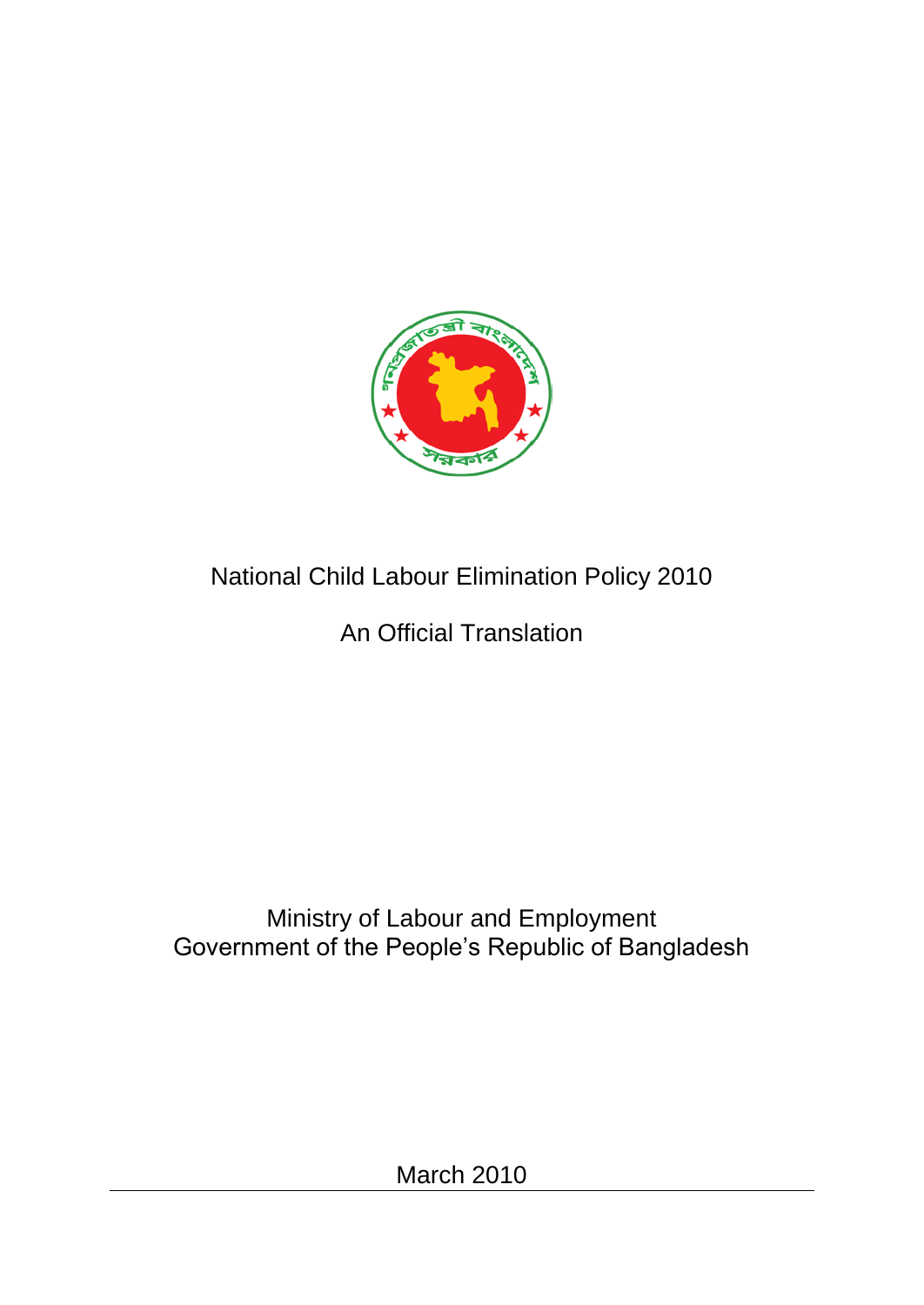#### **CONTENTS**

| 1.  | Introduction                                                                                                                           | Page<br>1      |
|-----|----------------------------------------------------------------------------------------------------------------------------------------|----------------|
| 2.  | Child Labour Situation in Bangladesh                                                                                                   | $\overline{2}$ |
| 3.  | The Causes of Child Labour                                                                                                             | 2              |
| 4.  | <b>Child Labour: Constitutional and Legal Position</b>                                                                                 | 3              |
| 5.  | The Objectives of National Child Labour<br><b>Elimination Policy 2010</b>                                                              | 4              |
| 6.  | Definition and Age of Working Children                                                                                                 | 5              |
| 7.  | Classification of Working Children and Child<br>Labour                                                                                 | 6              |
| 8.  | Wages for Child Labour and Working Hours                                                                                               | 6              |
| 9.  | Education, Health (Physical and Mental) and<br><b>Nutrition of Working Children</b>                                                    | 7              |
| 10. | <b>Working Environment of Working Children</b>                                                                                         | $7 - 9$        |
| 11. | Special Action Plan for the Physically Challenged,<br>Specially Disadvantaged, Street Children,<br><b>Backward and Ethnic Children</b> | 10             |
| 12. | Elimination of Child Labour: Formulation of<br><b>Pragmatic Strategy</b>                                                               | $10 - 18$      |
| 13. | <b>Focal Ministry/Focal Point</b>                                                                                                      | 18             |
| 14. | <b>Child Labour Unit</b>                                                                                                               | 19             |
| 15. | National Child Labour Welfare Council                                                                                                  | 19             |
| 16. | Participation of Non-Government Organizations                                                                                          | 19             |
| 17. | Conclusion                                                                                                                             | 20             |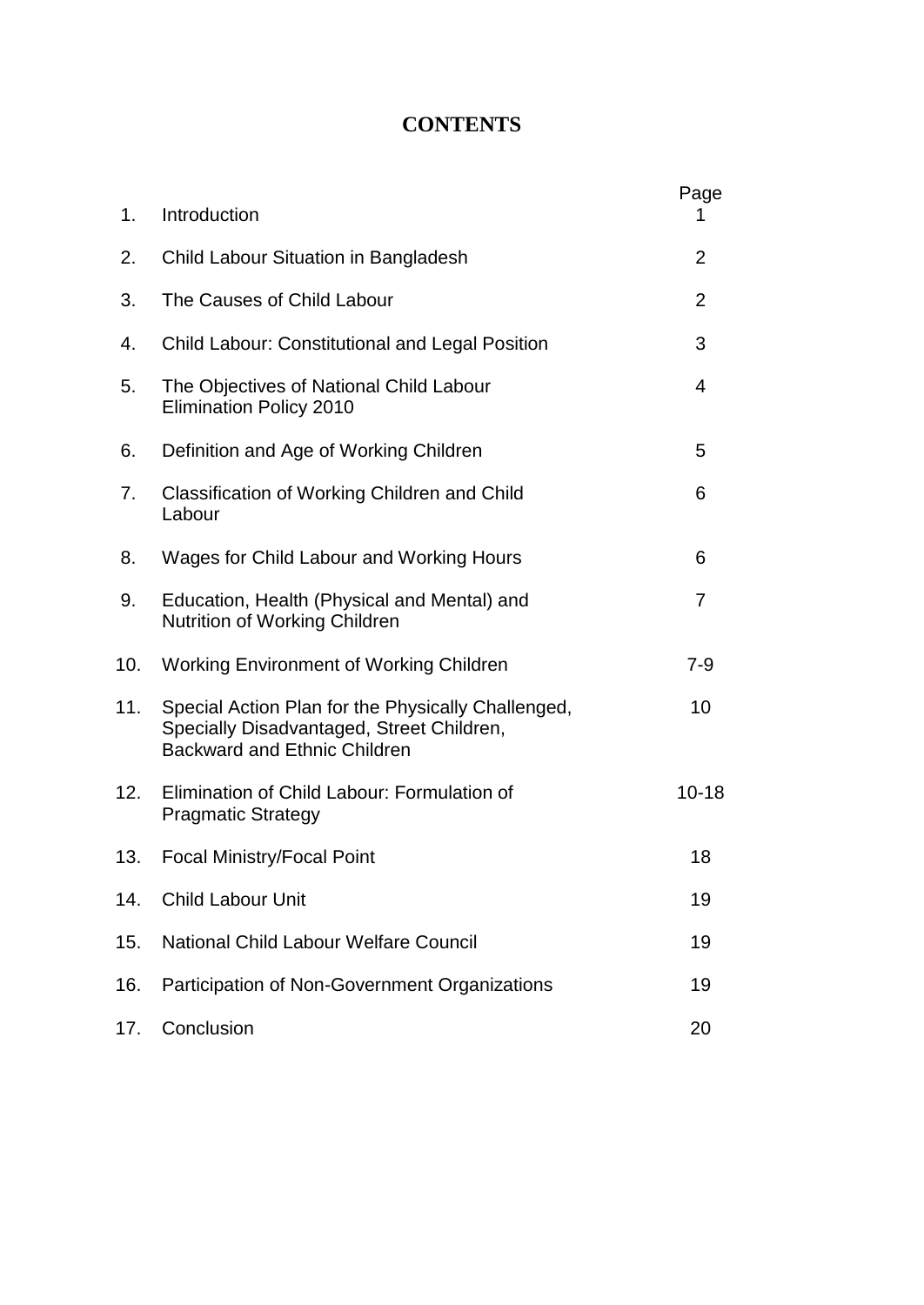#### **1. Introduction**

The overall socio-economic development strategy of Bangladesh has become a model for many third world countries. Today"s Children will be acting as the driving force of the development strategy for tomorrow. The very achievement towards developing our children and making them worthy for a modern and independent nation is not satisfactory. After the emergence of Bangladesh as an independent country, the Children Act" 1974 was enacted imbued with the spirit of great liberation war which paved the way in formulating National Children Policy"1994, undertaking many development projects in this regard including the National Action Plan for Children" 2005-2010. Bangladesh has become the partner of many international, regional and bilateral declarations with ratifying the United Nations Convention on the Rights of the Child (UNCRC) and other major child labour related conventions of International Labour Organization (ILO). The said measures and subsequent steps in this regard along with the sincere effort of the Government, successful tripartite consultation between Government, employers and workers, led to the withdrawal of working children from the Ready Made Garments (RMG) industry and that the image of Bangladesh was upheld a lot in the international arena. Even then, a substantive portion of children and adolescents in Bangladesh remain engaged in hazardous work. Child labour still prevails in agriculture and other informal sectors. The very situation of Child Labour is absolutely undesirable for a nation like Bangladesh.

The world is changing in a faster pace with having remarkable development of science and technology and with the emergence of welfare state initiating substantial changes in social life and existing values. To maintain the equilibrium along with these changes, pragmatic policies, rules and regulations are being formulated in parallel to the amendment of existing laws. In the context of transition of social life and values, a social consensus is required to save the traditional values from decaying as well as adapting the adjusted values to mitigate the demand of time as well as to accommodate the values created in response to historical changes with affection and empathy. The said social consensus and renewed policies virtually regulates the social control and mode of changes.

It became the unanimous demand of Government, Non-Governmental Organization (NGOs) and the civil society at large to have a timely policy to move the existing child labour situation towards a positive direction. Within this backdrop, the Child Labour Elimination Policy"2010 came into force with having incorporated necessary elements extracted from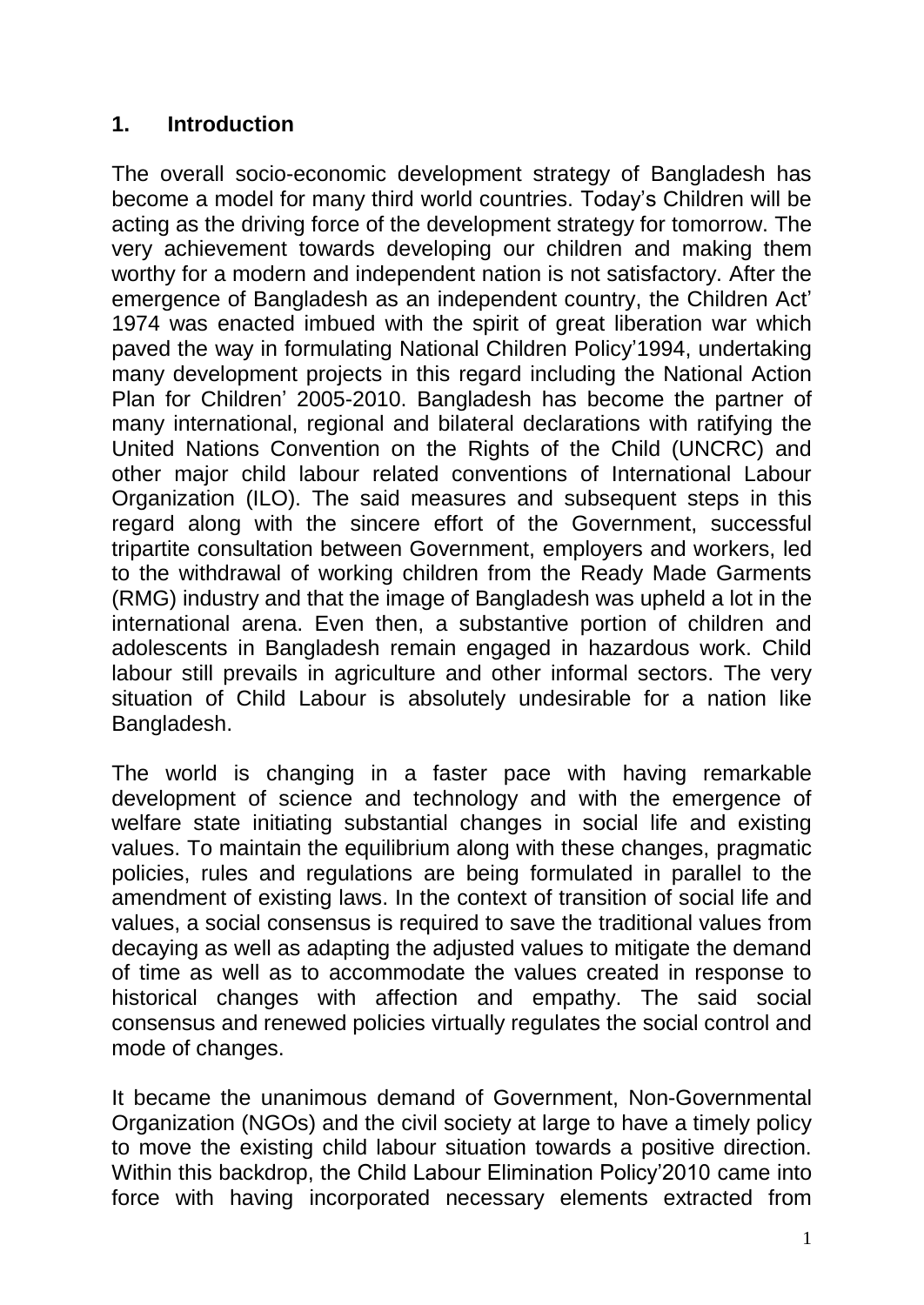different events and incidents happened in recent national, regional and global level in socio-economic, cultural and geo-political arenas. The existing laws and regulations related to child and child labour will be gradually integrated into this policy, and it will be considered as the determinant and standard instrument while enacting and amending laws and formulating rules and regulations on child and child labour issues in public and private sector.

## **2. Child Labour Situation in Bangladesh**

Like many other South Asian countries, child labour is also prevalent in Bangladesh. In childhood days when children are supposed to go to schools with books, papers, pencils and play with their friends, many children have to work for their family livelihood. When a poor father becomes victim to the scourge of persistent poverty, it is impossible for him to keep his children safe, cuddled and bonded with family by parental care. In this juncture once dislodged from the family, children become one of the mass of the society. Some of them start selling their labour as workers in hotel-restaurant, factory-workshop, and as domestic workers. Beside these, children also are engaged in load carrying at the market, job of a porter, begging, rickshaw pulling, pulling of hand carts, *bidi* stacking etc. Some turn into street children being unable to manage a job. Despite possessing all the childlike attributes, a significant number of them become rootless and ruthless being because they have been disintegrated from their families and nobody owns them as pleasing human beings. Eventually they are deprived from all opportunities of proving themselves as good citizens.

Another depressing side of child labour in Bangladesh is that some children are lured from their villages into towns and cities and often trafficked abroad where girls are compelled to engage in prostitution and pornography while boys get involved in many anti-social and illicit activities.

## **3. The Causes of Child Labour**

The first and foremost cause of child labour in Bangladesh is the economic impoverishment. Poverty-ridden family cannot afford to carry the educational expenses because they are poor and pass their days in hardship. So, parents or guardians feel reluctant to send their children to school. Under such circumstances, parents consider their children better to assist their profession or engage in any other job to supplement the family income. On the other hand, the underprivileged children not going to school and the drop-out children from school involve themselves in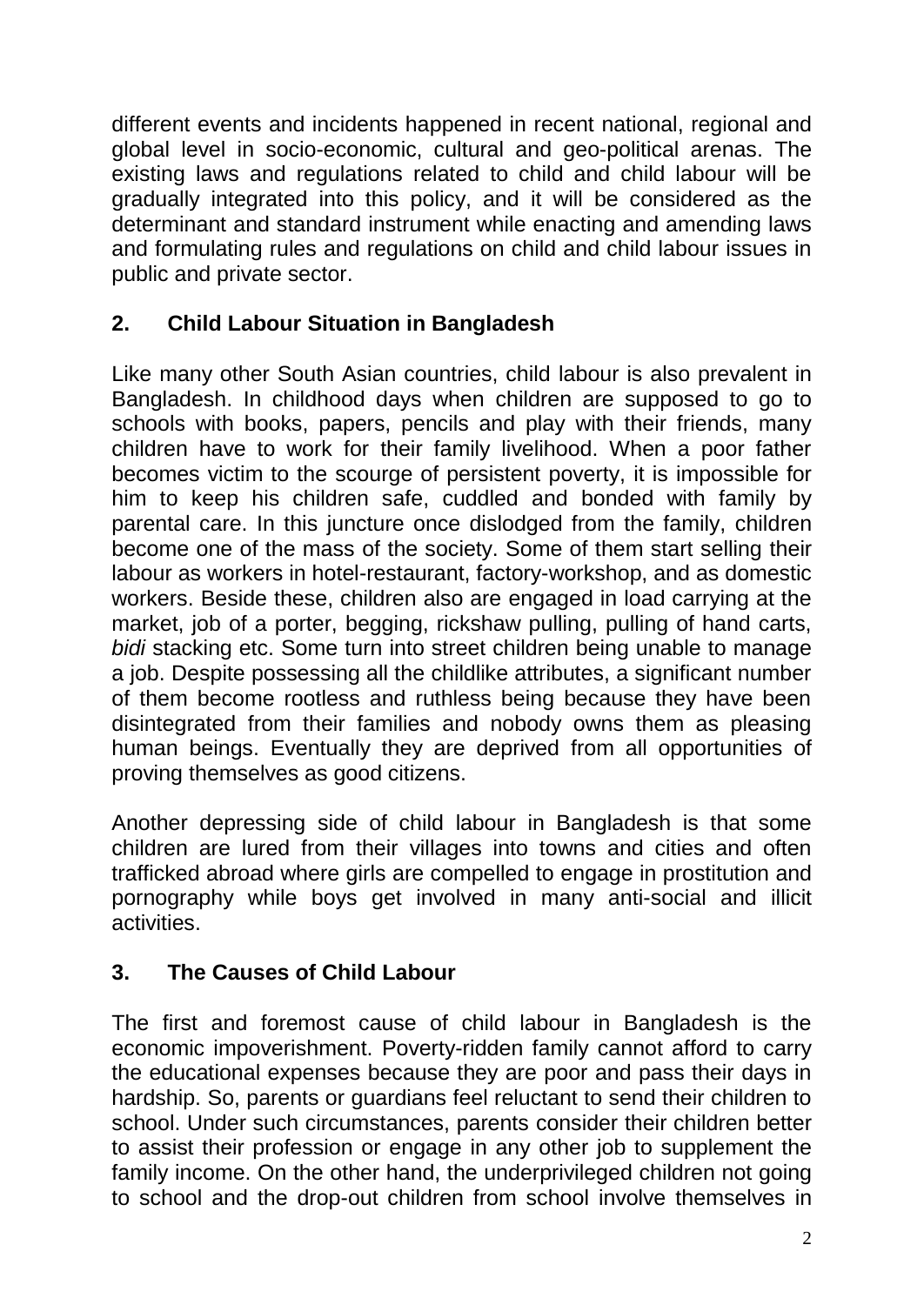various occupations. The employers, owners, and managers and concerned authorities prefer to engage children at work as they can easily be exploited to work longer hours with minimum wages.

The socio-economic adversity also affects the child labour situation in Bangladesh. In case of death of a head of household, the family finds it very difficult to meet the basic needs, let alone children"s education. In case parents get separated, their children face extreme hardships in managing bread and butter. Nevertheless, poverty stricken families, usually show less interest in adopting family planning measures which ultimately turns a family large in size with lot of sufferings in maintaining the family.

Moreover, widespread unemployment, social insecurity, resource scarcity are the underlying factors of migration from rural to urban areas. Natural calamities like riverbank erosion, floods, droughts, storms and tidal surges, earthquakes etc. drive children towards greater risks of being engaged in physical labour.

Due to little learning, poverty and lack of awareness, many parents consider education as a non gainful activity and that they lose their patience to continue their children"s education for a continuous period of 10 or 15 years. Child labour is also increasing due to non availability of education materials, lack of opportunity for education and indifferent attitude of parents regarding the negative impact of child labour. Due to the culture of excessive dependence on the domestic help and conventional way of living in urban life, even the attentive pupils of rural areas are picked up and brought to the town for domestic work.

## **4. Child Labour: Constitutional and Legal Position**

(a) The fundamental rights of the citizens including the children are spelled out in the Constitution of the People"s Republic of Bangladesh. Articles 11, 14, 15, 16, 17, 18, 19 and 20, constituting the fundamental principles of state policy of the Constitution have laid emphasis on ensuring compulsory primary education for the children as well as adopting special measures for the children who are physically and mentally challenged. The Constitution has guaranteed the fundamental rights of citizens in Articles 27, 28, 29, 31, 34, 37, 38, 39, 40 and 41. Particularly, forced labour is completely prohibited and access to legal remedy is assured in case of violation of fundamental rights.

(b) After independence, Bangladesh enacted the Children Act 1974 (Act XXXIX of 1974) for the protection of the children and their rights. It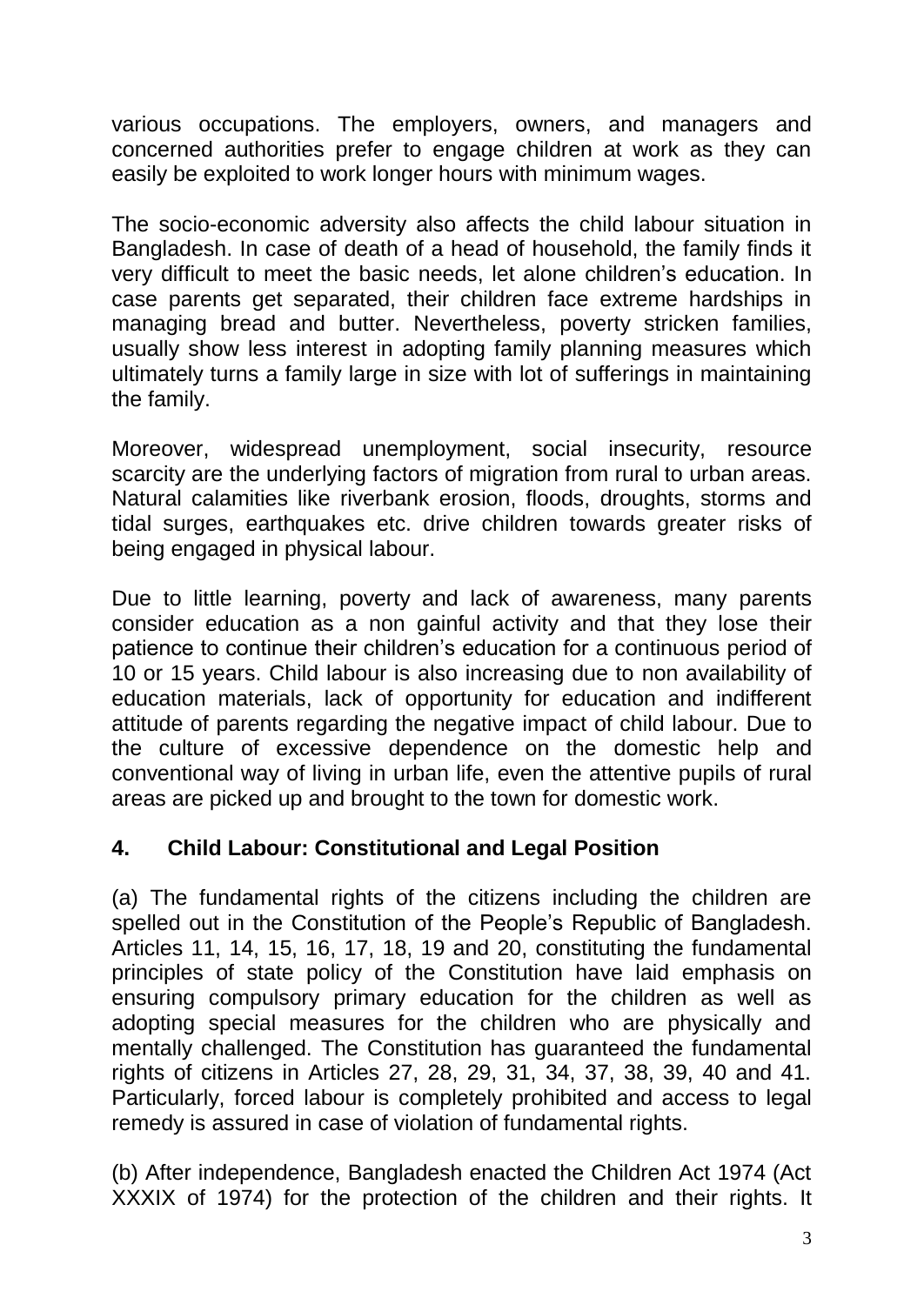appears from the title of the Act that it focuses mainly on the children. The Act clearly delineates the definition of a child, his or her age, scope of the child"s rights, childhood, guardianship, protection of child"s property, provision of protection for children in civil and criminal proceedings and legal custody. This act is a remarkable milestone to establish the rights of children.

(c) The definition of child and the adolescent is further elaborated in the Labour Act 2006 (Act XLII of 2006). Sections 34-44 in Chapter 3 of the Act have dealt with employment of children and adolescents as worker. The Act prohibits appointment of any children in formal sector. The Act also envisages that government from time to time through gazette notification would publish the list of hazardous occupations and the list would come within the ambit of the prohibitory clause. However, it provides provision for engaging a child or an adolescent in light work under special circumstances for specific working hours subject to the certification by a physician.

(d) Birth and Death Registration Act 2004 (Act XXIX of 2004) is a major safeguard for the protection of rights of children. This Act has made it compulsory to register the birth of a child which would resolve the future complexity relating to the determination of the age of a child.

(e) The National Children Policy 1994 focuses on the attainment and protection of rights of children, definition of child, age of the child, the extent of his or her rights, childhood, guardianship, protection of the child"s property, provision of protection for children in civil and criminal proceedings and in legal custody.

The initiatives and efforts towards the elimination of child labour of Bangladesh have also been acknowledged and appreciated by the international communities. The Government of Bangladesh has ratified 33 Conventions related to labour issues including the United Nations Convention on the Rights of the Child (UNCRC) and ILO Convention No. 182(Worst forms of Child Labour).

Along with the mentioned legal provisions it is important that these Acts be appropriately and systematically enforced.

#### **5. The Objectives of National Child Labour Elimination Policy 2010**

The main objective of this policy is to make meaningful changes in the lives of the children by withdrawing them from all forms of child labour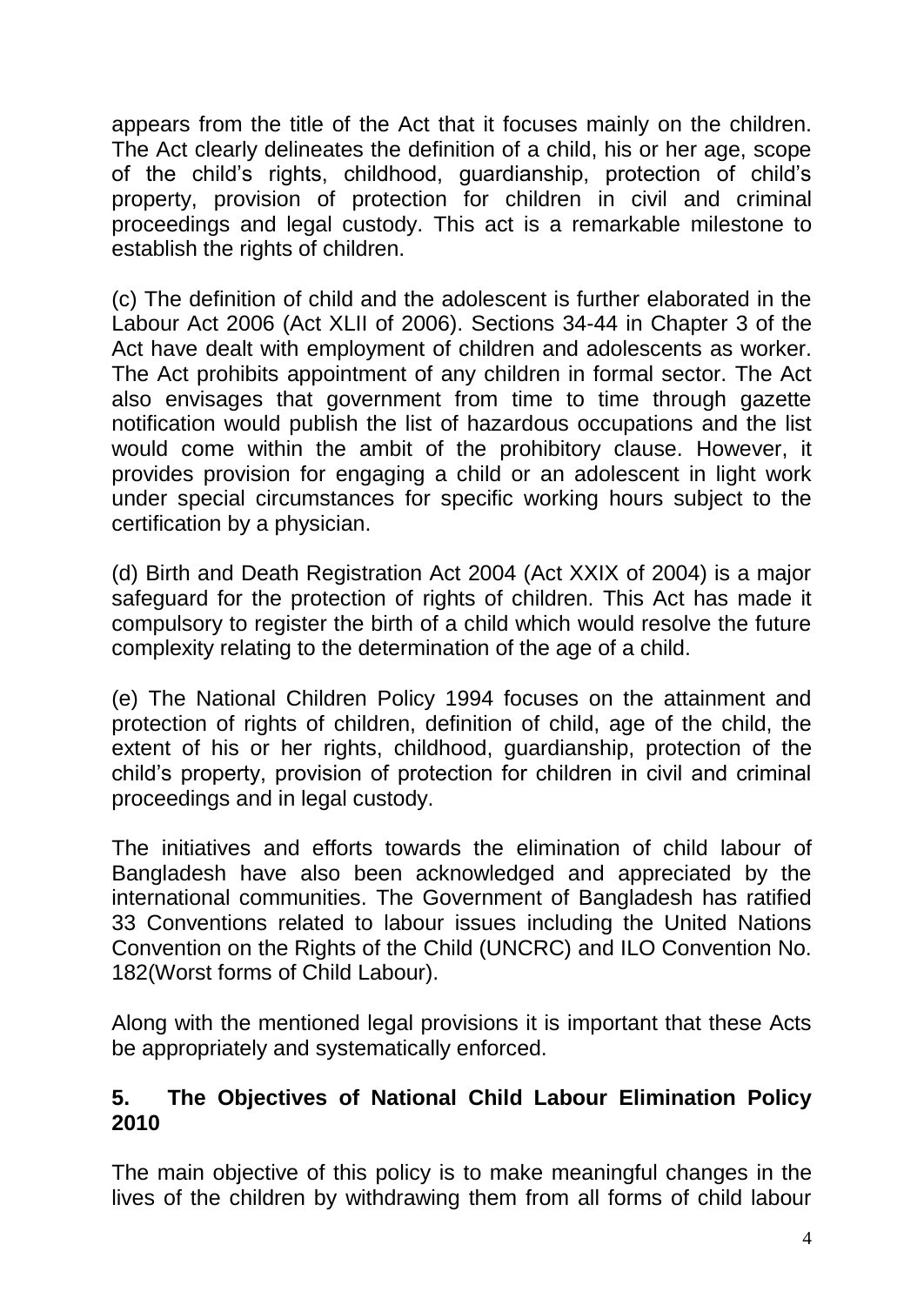including the hazardous work and worst forms of child labour. The main objectives of the policy are as follows:

- i. Withdrawing working children from different forms of occupations including the hazardous work and the worst forms of child labour;
- ii. Involving parents of working children in income generating activities with a view of getting children out of the vicious circle of poverty;
- iii. Offering stipend and grant in order to bring the working children back to school;
- iv. Extending special attention for the children who are affected by floods, cyclones, tidal bores, riverbank erosions, drought and desertification, etc;
- v. Providing special emphasis for indigenous and physically challenged children to bring them back to congenial environment;
- vi. Ensuring coordination amongst the concerned stakeholders and sectors functioning for the welfare of working children;
- vii. Enacting pragmatic laws and strengthening institutional capacity for their enforcement;
- viii. Raising awareness amongst parents, mass people and civil socieies about the harmful consequences of child labour;
	- ix. Planning and implementing different short, medium and long term strategies and programs to eliminate various forms of child labour from Bangladesh by 2015.

## **6. Definition and Age of Working Children**

The terms "child" and "adolescent" have been defined differently, in different national and international documents, even in the legal instruments of Bangladesh. As age is the decisive factor in determining the definition of a child, it would have been better if a uniform age of a child-adolescent could have been fixed. Indeed so has been the demand from different level of the society. The variations in the age of our children under different legal instruments are due to their distinct physical and psychological development than those of the developed countries. The variations also exist due to ensuring of the multidimensional rights of a child or an adolescent.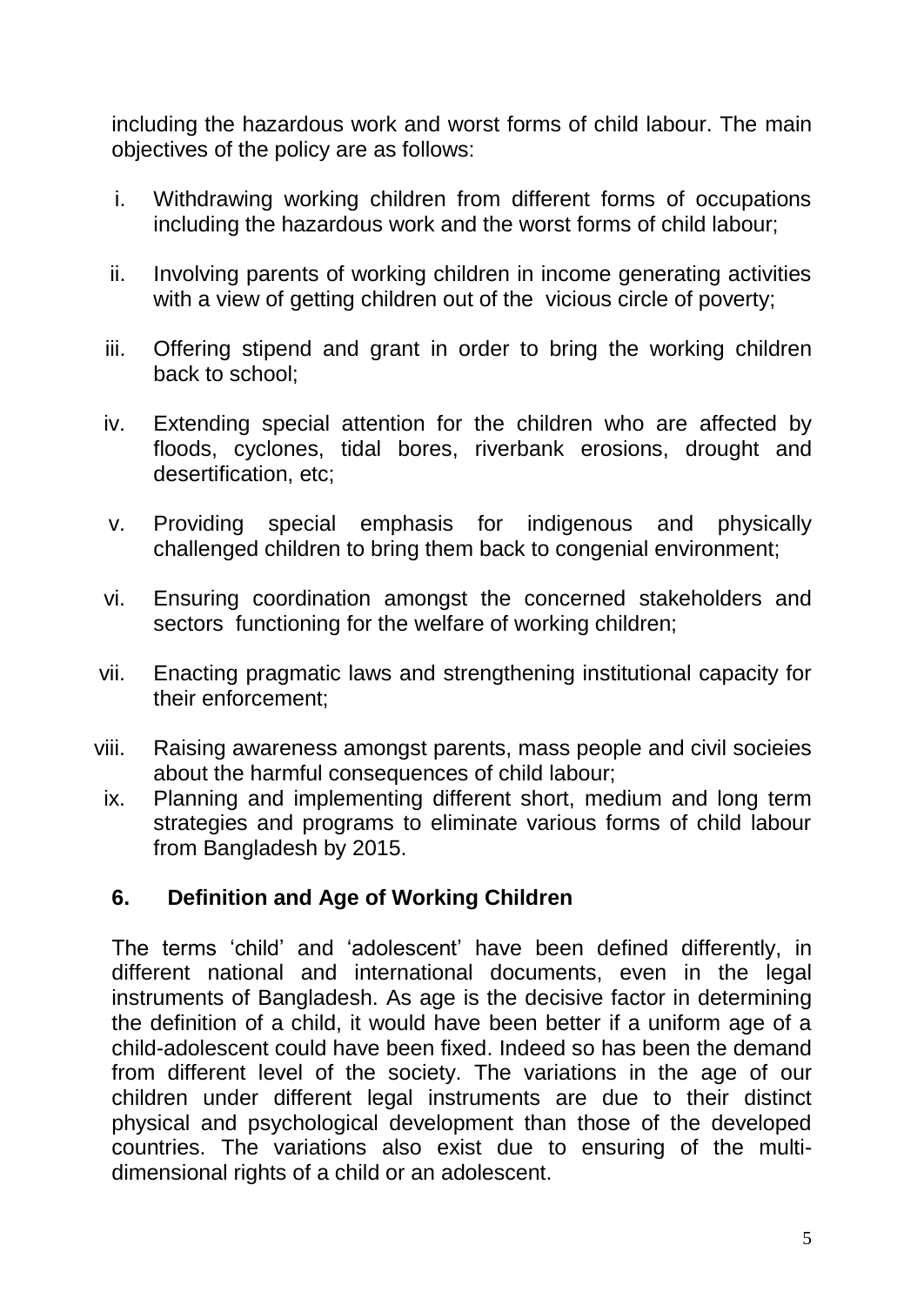The Bangladesh Labour Act 2006 (Act XLII of 2006) also defines the "child" and the "adolescent" on the basis of age. As per section 2(8) of the Act, a person who has attained the age of 14 but below the age of 18 is considered to be an "adolescent" and as per section 2(63), a person not attaining the age of 14 is defined as a "child". Except that the definition of "child labour" or "child labourer" cannot be traced from any public or private document. Therefore the term "child" and "adolescent" as defined by the Labour Act 2006 (Act XLII of 2006) shall be referred to in all discussion of child labour. According to this definition, the labour provided by a child would be known as "child labour". In that case, it is not desirable to use the term "Child Labourer" to indicate "any person in labour" rather the term "child engaged in labour" (*srome niojito shishu)* or "working child" *(sromojibi shishu)* should be used in this regard.

# **7. Classification of Working Children and Child Labour**

a. Child labour is commonly found in two sectors in Bangladesh;

- 1. Formal Sector: namely factories and industries, commercial organizations, communication and transportation, ship breaking, etc.
- 2. Informal Sector: namely agriculture, livestock, fishery, household work, construction work, brick breaking, pulling of rickshaw/van, day labouring, *chhinnomul shishu* (street child) etc.
- b. As per existing legal provisions, children are usually engaged in different establishment and occupations or work under six broad categories:
	- i. Trainee
	- ii. Substitute
	- iii. Casual
	- iv. Apprentice
	- v. Temporary and
	- vi. Permanent workers

## **8. Wages for Child Labour and Working Hours**

Although child labour is prohibited in Bangladesh like many other countries in the world, the employers are still interested to employ children as they can be engaged longer hours in exchange of pittance in the name of wages. In most cases, working children have to be satisfied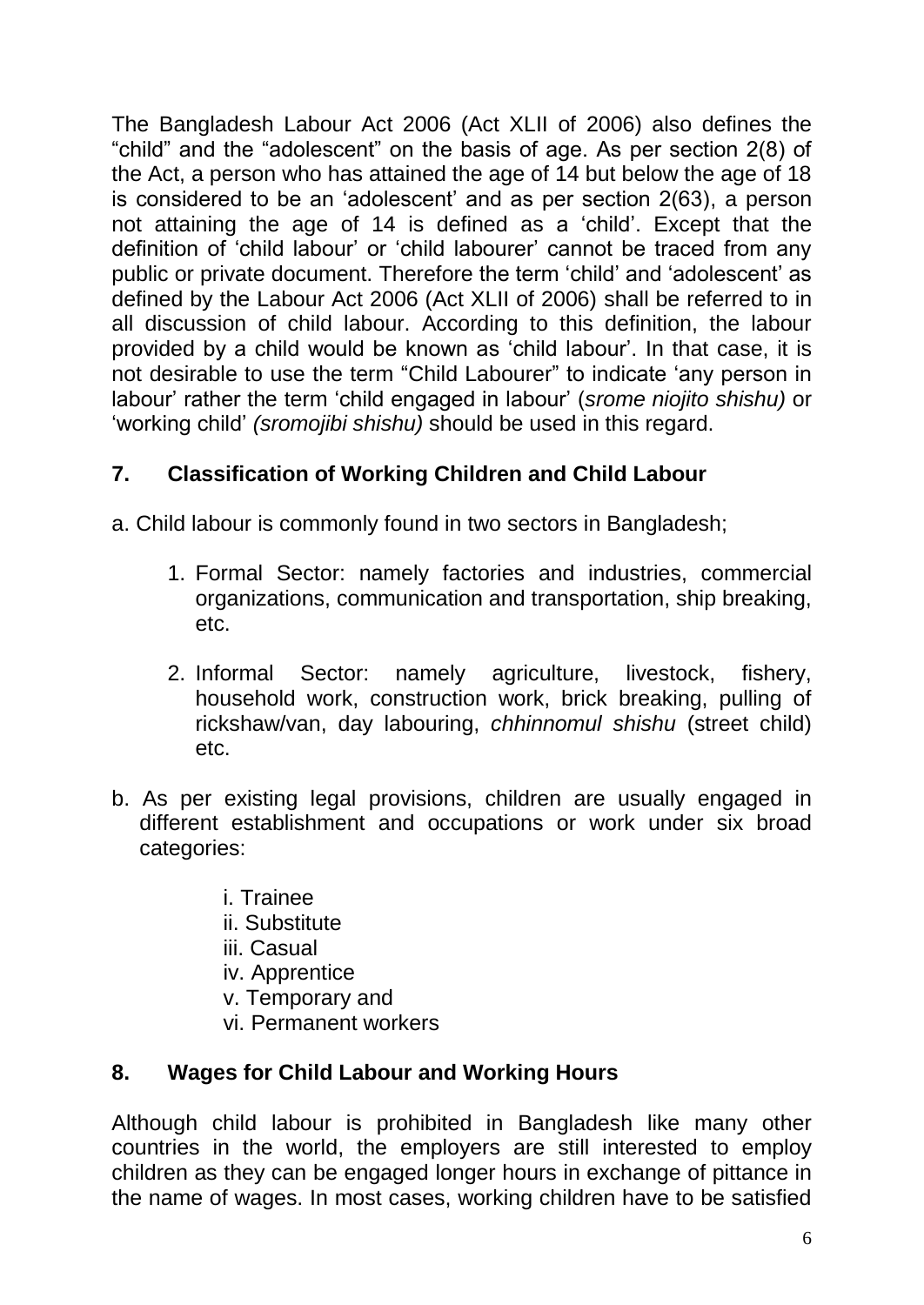either with only subsistence or the minimal wages. Until the child labour is entirely eliminated from Bangladesh, an interim arrangement can be made of fixing national minimum wages for children and the adolescents engaged both in the formal and informal sectors.

## **9. Education, Health (Physical and Mental) and Nutrition of Working Children**

Programmes or initiatives undertaken by government relating to education, health and nutrition of working children have to be fully implemented. Inter-agency cooperation and coordination have to be strengthened to ensure effective and efficient implementation of all programmes and project related to education, healthcare and nutrition which are being implemented by the government and non-government organizations including various UN agencies like UNICEF and International Labour Organization (ILO). Besides, urgent measures have to be taken for the formulation of long-term programmes and projects targeting education, healthcare and nutrition of working children incorporated with their implementation strategies.

## **10. Working Environment of Working Children**

Despite prohibition of child labour by various Acts, children are being engaged in various occupations due to circumstances and surroundings. In this connection, there should be constant vigilance over the working environment of the children to make it congenial. If a child engaged in labour:

- works for more than 5 hours per day;
- performs such work that creates undue pressure on his/her physical and psychological health and social status;
- works in an insecure and unhealthy environment;
- works without wage or with irregular payment or for low wages;
- carries out duties disproportionate to his or her capacity;
- works in such a condition that hinders his or her education;
- It is forced labour;  $\bullet$
- Is compelled to do such work which demean human dignity;
- becomes the victim of physical and/or mental torture and sexual exploitation; and
- **•** gets no opportunity of leisure or recreation;

then the very working conditions or environment would be regarded as hazardous and demeaning for his or her physical and mental health i.e. threatening to life. All necessary steps and efforts should be taken to rescue the children from such working condition or environment.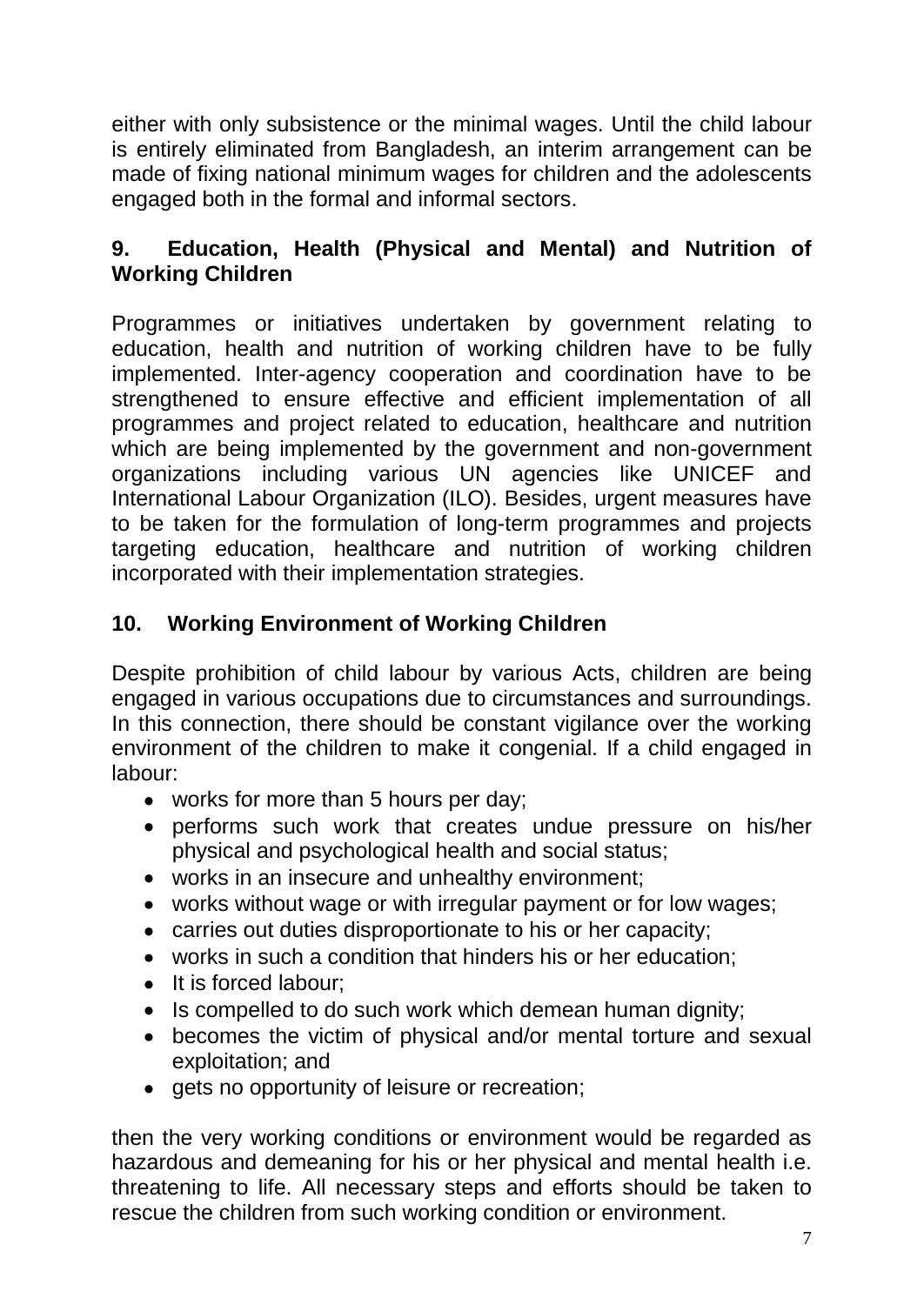With a view to improve the working conditions or environment in favour of the children, an employer in consultation with the working children and his or her guardian will adhere to the following policies and principles:

## **a. Non-hazardous Work According to Child's Capability**

- Employing children according to the age determined by the Acts and not to employ children below 14 years as a regular employee;
- Ensuring the children at domestic work not to perform any hazardous work and providing them with proper food and accommodation, education, recreation since they work full time; and
- Refraining from subjecting child workers to physical, mental and sexual persecution and abuse.

# **b. Conditions of Employment**

Prior to engage a child in any work, an employer or owner in consultation with the children and their guardians would fix clear stipulations of the job following the provision of relevant rules. In these stipulations, the following matters are to be included, which would be applicable on a sectoral basis:

- Refraining from engaging children in hazardous work;
- Maintaining a daily work list;
- Specifying daily working hours;
- **Ensuring at least one weekly holiday;**
- Providing opportunity for education or skills development training for the child;
- Paying wages regularly at rates mutually agreed upon; and
- Notifying at least one month ahead of terminating from work etc.

## **c. Working Environment**

- The working environment must be conducive to the working children"s physical and mental health and wellbeing;
- The working environment must not be degrading so as it would encourage or compel the child to be involved in anti-social activities; and
- A child must not be engaged in any work that would hamper his or her dignity or reputation.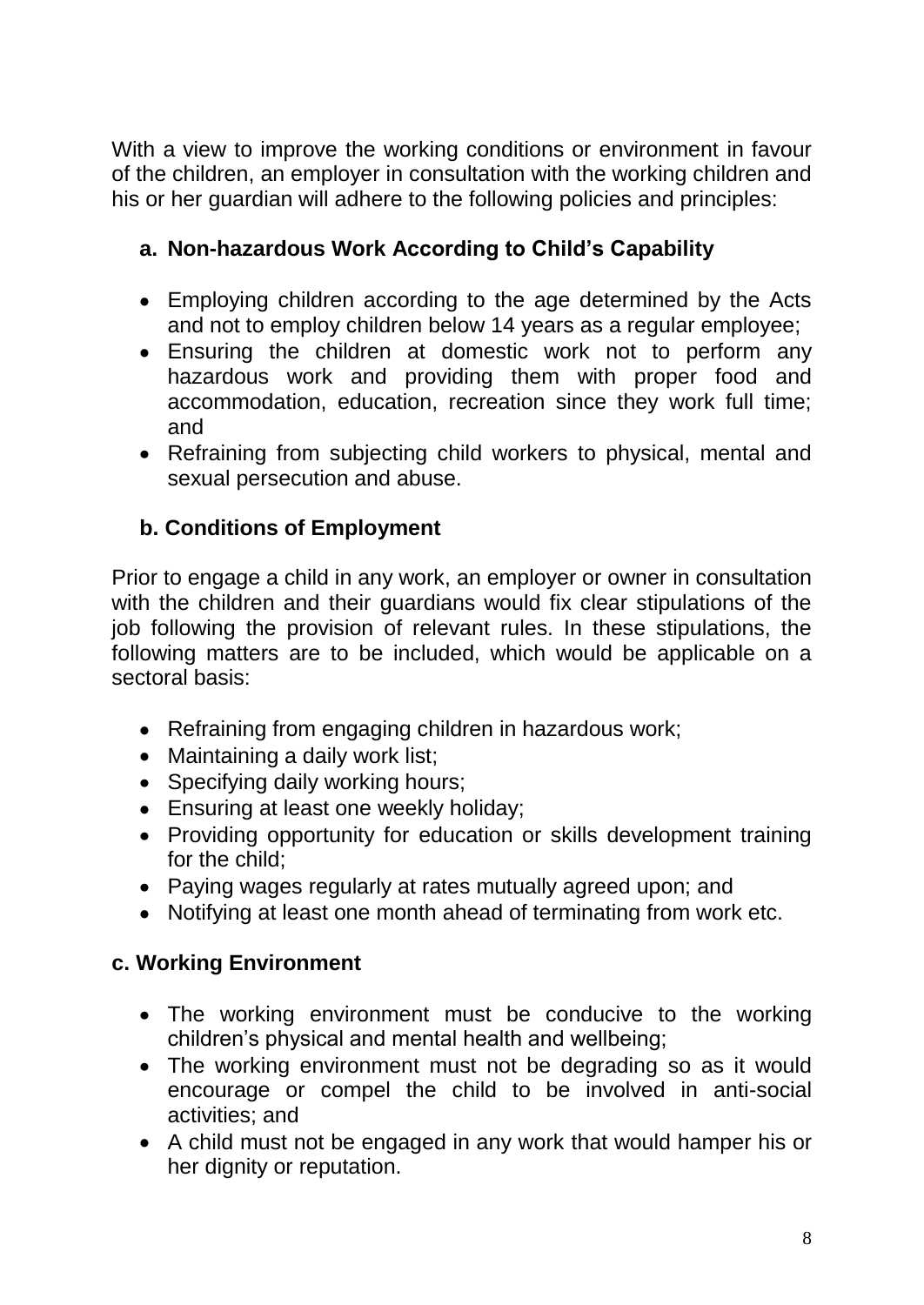## **d. Education and Recreation**

- As education and recreation is fundamental right of children, the employer or owner must provide opportunity for a break of at least 30 minutes to one hour after the stipulated working hour, i.e. five hours;
- Irrespective of the nature of work performed by a child, the employer or owner must ensure adequate educational and recreational facilities after the stipulated working hour
- The employer or owner must ensure the participation of working children in all national and international festivities, in particular the Child Rights Week, National Children Day, International Children Day, International Labour Day (May Day) etc.

#### **e. Healthcare Services**

- If a child falls sick or faces any accident while working, the employer or owner should bear all expenses of his or her medical treatment and rehabilitation required; and
- The family member should have the opportunity to meet the child during his or her illness.

## **f. Opportunity of Meeting with the Family Members**

- Children working as domestic workers must have opportunities to meet with their parents, family members and relatives regularly; and
- Children engaged in other types of work should also be given the opportunity to meet their parents, families and relatives at least once a month.

## **g. Future Security Provision of the Child**

- Welfare initiatives like insurance policy, savings policy etc. should be undertaken for the future financial security of a child who has continued working in a specific workplace for at least six months and more;
- Children can forge in understanding technical matters easily. Therefore, In the light of existing legal provisions, working children have to be offered opportunities of training for advanced technological skills, so that they can equip themselves as productive workforce in future competitive global market; and
- Providing gratuity at the end of contract.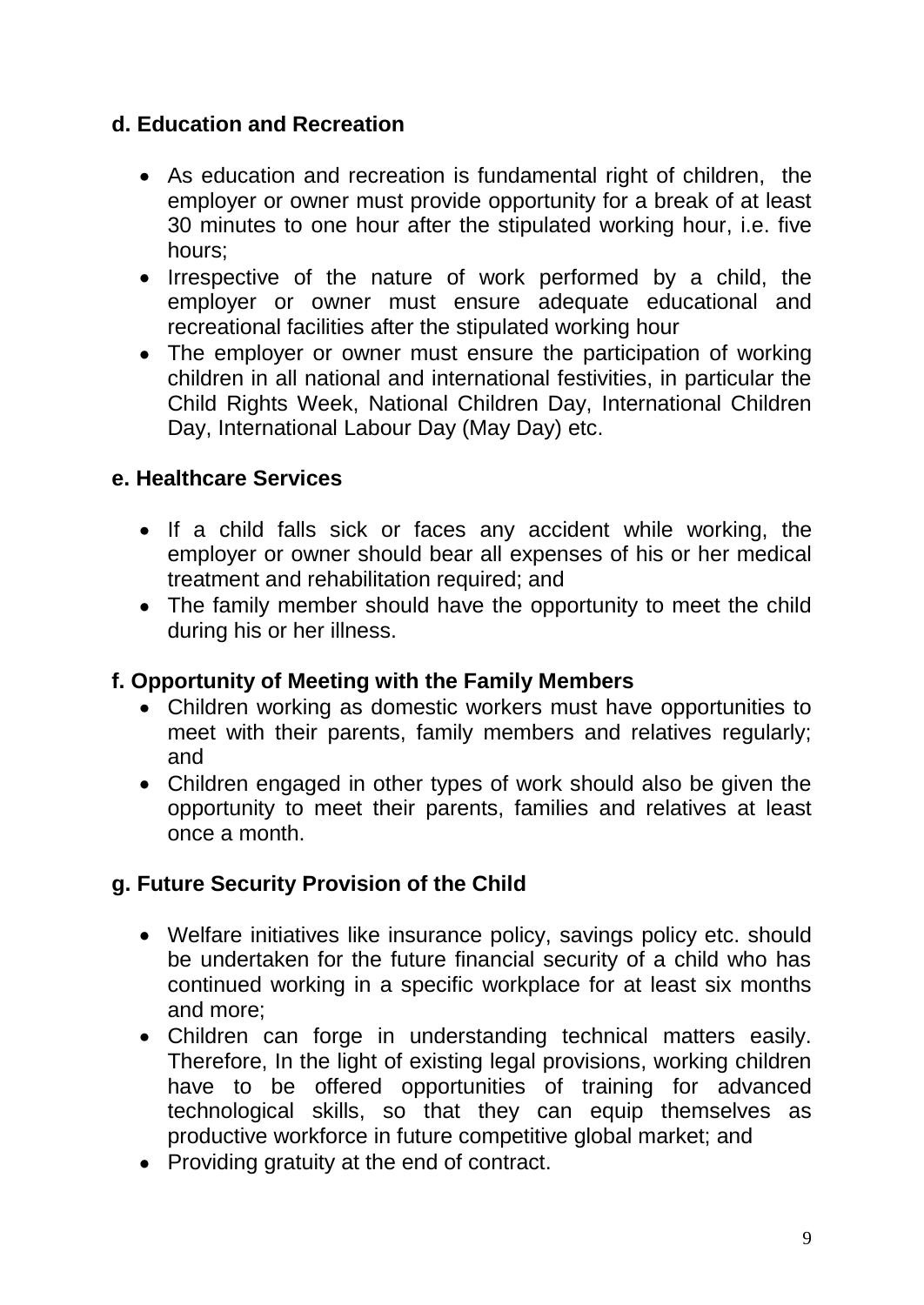#### **11. Special Action Plan for the Physically Challenged, Specially Disadvantaged, Street Children, Backward and Ethnic Children**

The Government is to take special measures for the physically and mentally challenged children, street children, deserted and orphan children and children from different ethnic communities. If necessary, separate laws may be enacted and action plans may be formulated for them. If children are engaged either in formal or informal labour due to adverse situation, the Government will take effective measures to pursue the concerned employer or owner to relax their service conditions and to create relatively more conducive environment.

#### **12. Elimination of Child Labour: Formulation of Pragmatic Strategy**

The Government of the People"s Republic of Bangladesh has already taken various steps to eliminate all forms of child labour, particularly all types of hazardous work. The Ministry of Labour and Employment (MOLE), Department of Labour, Department of Inspection for Factories and Establishments, other government organizations and field level agencies are implementing these initiatives. Government should take measures for efficient implementation of the projects that have been initiated in collaboration with different international and non-government organizations. The Government may make more efforts by adopting the following working strategies of action:

- Identifying scope of strategy of action in order to implement the policy
- Determining goals and objectives
- Setting up programmes
- Determining the time frame
- Selecting organizations with vested responsibility for policy implementation
- Selecting the associate/collaborative organizations

In order to translate the above six working strategies of actions into reality, the following measures and steps can be taken into consideration:

#### **a. Policy Implementation and Institutional Development**

1. **Key Objectives**: Formulating proper action plan and ensuring institutional development by maintaining transparency and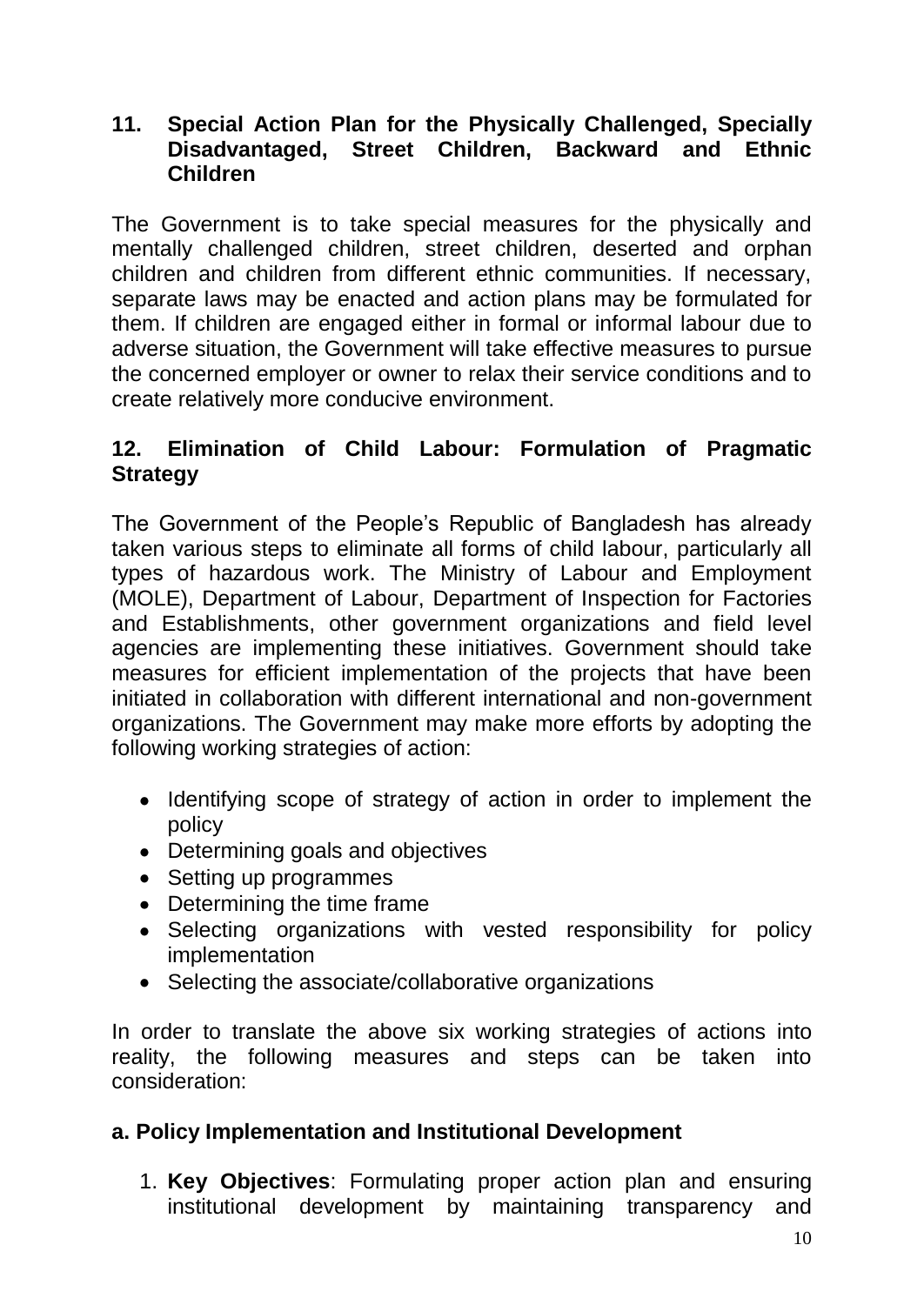accountability in implementing programmes or activities with a view to eliminate child labour entirely.

- 2. **Target Activities**: Formulating effective strategic plan and ensuring implementation of it for the elimination of the worst forms of child labour within the stipulated time frame.
- 3. **Duration:** 2010-2015

## 4. **Main Coordinating/Implementing Body**:

• Ministry of Labour and Employment

## 5. **Associate/Collaborative Bodies:**

- Department of Labour;
- Department of Inspection for Factories and Establishments;
- Minimum wage Board;
- Division, District and Upazila Offices under the Ministry of Labour and Employment;
- Employer's Associations, Trade Unions;
- Cabinet Division:
- Prime Minister's Office:
- Ministry of Law, Justice and Parliamentary Affairs;
- Ministry of Women and Children Affairs;
- Ministry of Social Welfare; and
- Various Non-Government Organizations and International Development Agencies.

## **b. Education**

- **1. Key Objectives**: Ensuring compulsory and free pre-primary or primary education for the children who are likely to be engaged as child worker, and creating opportunities of practical education along with non-formal education up to secondary level.
- 2. **Target Activities**: Ensuring free, compulsory and quality education for working children within the stipulated time frame.
- 3. **Duration:** 2010-2015
- 4. **Main Coordinating/ Implementing Body**:
	- Ministry of Labour and Employment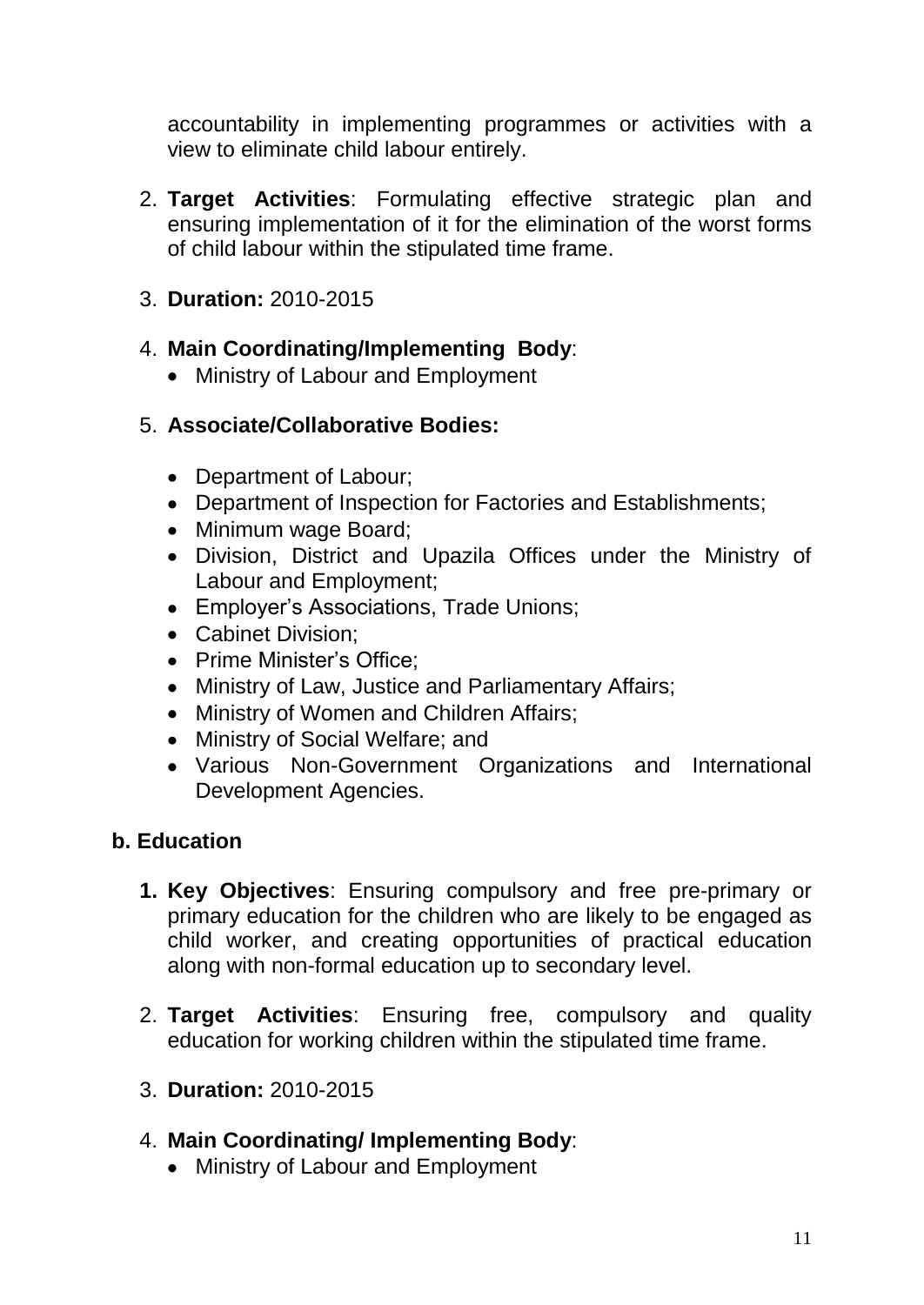#### 5. **Associate/Collaborative Bodies:**

- Ministry of Primary and Mass Education;
- Ministry of Education:
- Ministry of Women and Children Affairs;
- Ministry of Local Government, Rural Development and Cooperatives;
- Owner"s or employers" associations, trade unions, private organizations; and
- Various national and international development agencies.

#### **c. Health and Nutrition**

- 1. **Key Objectives**: Formulating separate action plan both for work place and home within the purview of the National Health and Nutrition Policy and ensuring its implementation to provide sufficient physical and mental healthcare facilities and adequate nutrition for working children.
- 2. **Target Activities**: Undertaking and implementing comprehensive health and nutrition programmes and projects for working children in line with the National Health and Nutrition Policy.
- 3. **Duration:** 2010-2015
- 4. **Main Coordinating/Implementing Body**:
	- Ministry of Labour and Employment

#### 5. **Associate/ Collaborative Bodies:**

- Ministry of Health and Family Welfare;
- Ministry of Women and Children Affairs;
- Ministry of Primary and Mass Education;
- Ministry of Local Government, Rural Development and Cooperatives;
- Other concerned subordinate offices at Division, District and Upazila level;
- Employers' Association; and
- Various Non government and International Development Agencies.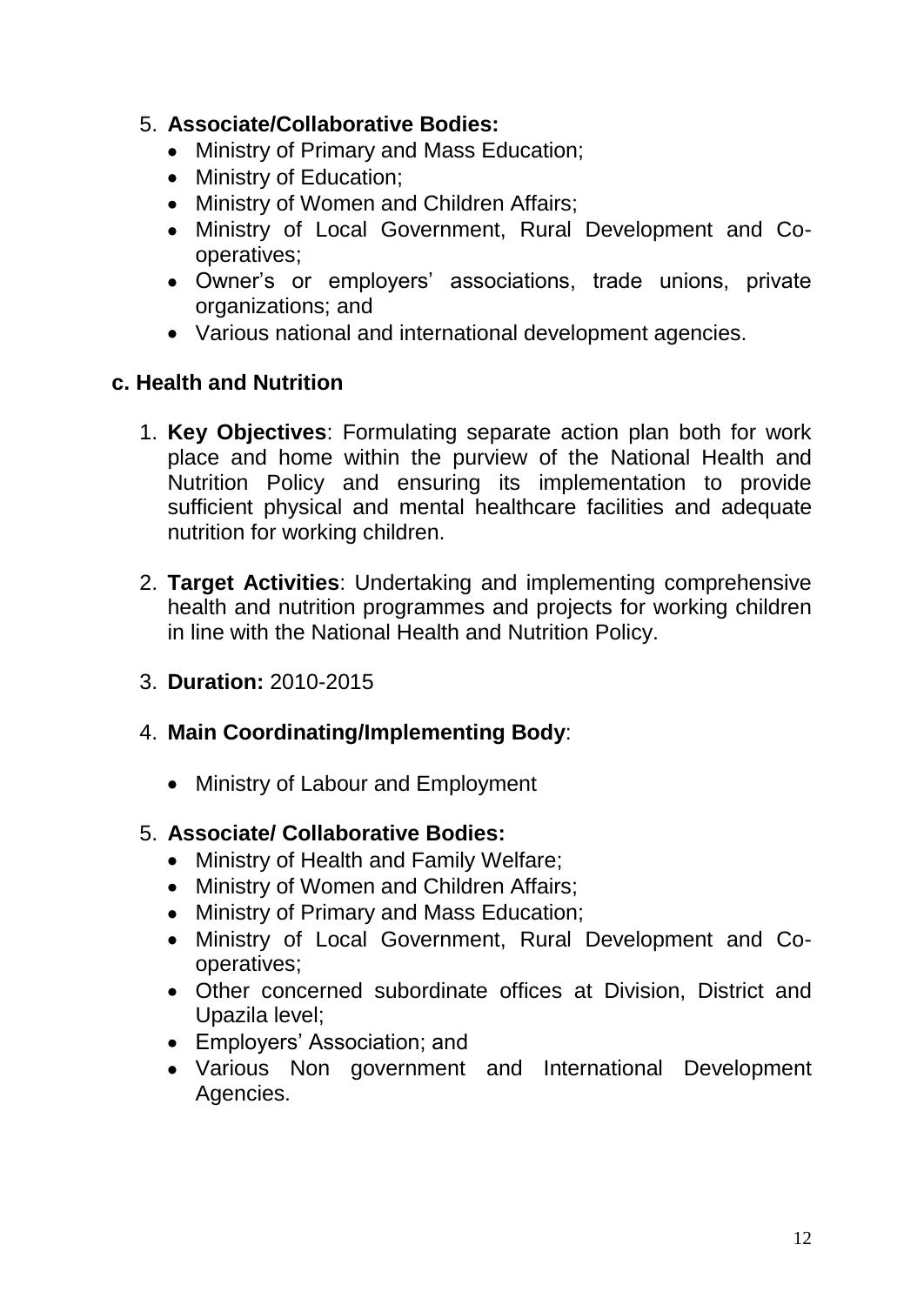## **d. Social Awareness Raising and Motivation**

- 1. **Key Objectives**: Creating social awareness on elimination of child labour; motivating people against child labour and changing attitude and behavioral pattern towards Child Labour.
- 2. **Target Activities**: Creating social awareness amongst mass people including children and their parents or guardians, employers' or owners' associations, trade union, professional associations, and media; raising awareness regarding family planning, preventing economic exploitation and child labour at all levels of the society.
- 3. **Duration:** 2010-2015 and beyond.
- 4. **Main Coordinating / Implementing Body**:
	- Ministry of Labour and Employment

#### 5. **Associate/ Collaborative Bodies:**

- Ministry of Information;
- Ministry of Women and Children Affairs;
- Ministry of Social Welfare;
- Ministry of Agriculture (Department of Agricultural Extension. Agriculture Information Service);
- Ministry of Local Government, Rural Development and Cooperatives;
- Ministry of Religious Affairs;
- Divisional District and Upazila Administration;
- Print and Electronic Media:
- Professional Bodies/Trade Unions:
- Child and Juvenile Organizations; and
- Various Non-Government and International Development Agencies.

## **e. Legislation Enforcement**

1. **Key Objectives**: Amending the existing acts; formulating obligatory rules to effect the acts; and eliminating child labour including ensuring safety of working children by appropriate application of these acts and rules;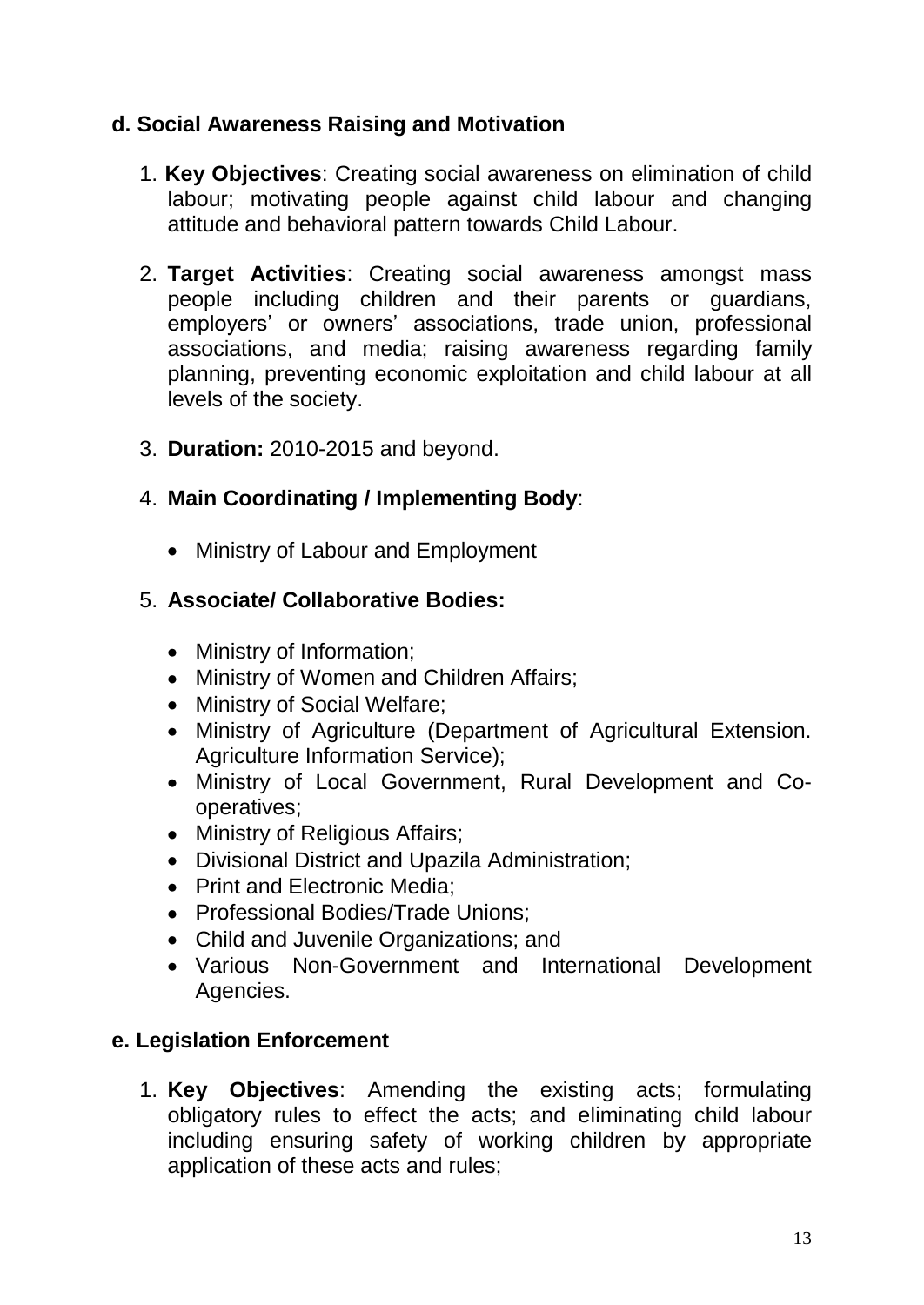- 2. **Target Activities**: Recognizing informal sectors of child labour within the framework of existing laws, rules and regulations and to include separate schedules for formal, informal, hazardous, safe, light and heavy work by amending the existing laws.
- 3. **Duration:** 2010-2015

#### 4. **Main Coordinating /implementing Body**:

- Cabinet Division:
- Ministry of Labour and Employment
- Ministry of Law, Justice and Parliamentary Affairs

#### 5. **Associate/ Collaborative Bodies:**

- Bangladesh Parliament / Parliament Secretariat;
- Office of the Attorney General For Bangladesh; and
- Bangladesh Law Commission.

#### **f. Employment / Labour Market**

- 1. **Key Objective**: Creating adequate employment opportunities and access to competitive labour market for the children who has availed trade based training and attained eligibility for work as per legal provisions.
- 2. **Target Activities**: Arranging appropriate and adequate employment in local/foreign market by providing necessary technical and vocational training in related field and to ensure congenial environment with a view to ensure sustainability in the competitive market for the children engaged in both formal and informal sectors who have acquired necessary skills in specific trades. Moreover, involve the families of these children in income generating activities.
- 3. **Duration:** 2010-2015 and beyond.

#### 4. **Main Coordinating/ Implementing Body**:

• Ministry of Labour and Employment

#### 5. **Associate/ Collaborative Bodies:**

- Ministry of Expatriates' Welfare and Overseas Employment;
- Ministry of Foreign Affairs;
- Ministry of Youth and Sports;
- Ministry of Agriculture;
- Ministry of Industries;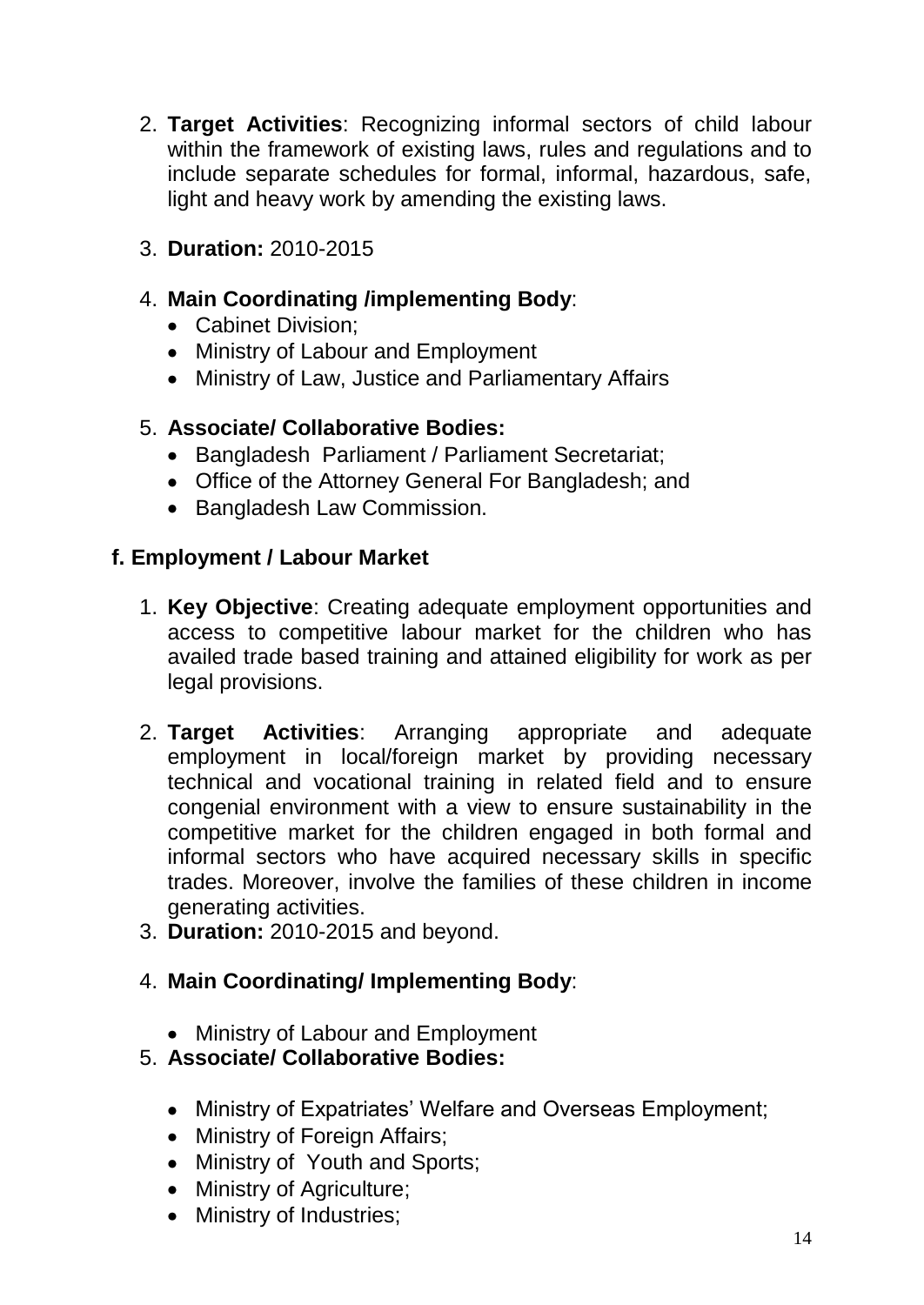- Ministry of Home Affairs;
- Employers/Employers Associations
- BGMEA/BKMEA/FBCCI/ BAIRA, etc ; and
- Various National and International Development Agencies.

#### **g. Prevention of Child Labour and Safety of Children Engaged in Labour**

1. **Key Objectives**: Preventing children from engaging into child labour protecting the working children from the possible harms to their lives; preventing unsafe migration of children from rural to urban areas; and to reduce the life risks of working children by improving the working environment.

## 2. **Target Activities**:

- Making necessary arrangement for fulfilling the basic needs of children at the grass root level i.e. at village level with a view to discourage the migration from rural to urban areas after being the victim of poverty, river erosion, broken family, etc and arranging rehabilitation for them. Creating employment/ alternative employment opportunities for the capable family members of these children;
- Protecting working children from hazardous work and ensure lawful rights, including working hours and wages; and
- Preventing trafficking of children.
- 3. **Duration:** Now and beyond.

#### 4. **Main Coordinating/Implementing Body**:

• Ministry of Labour and Employment

#### 5. **Associate/ Collaborative Bodies:**

- Ministry of Local Government, Rural Development and Cooperatives
- Ministry of Home Affairs;
- Ministry of Religious Affairs;
- Ministry of Social Welfare;
- Divisional, District and Upazila Administration;
- Local Influential Persons or Groups, Religious Leaders. Teachers Relatives; and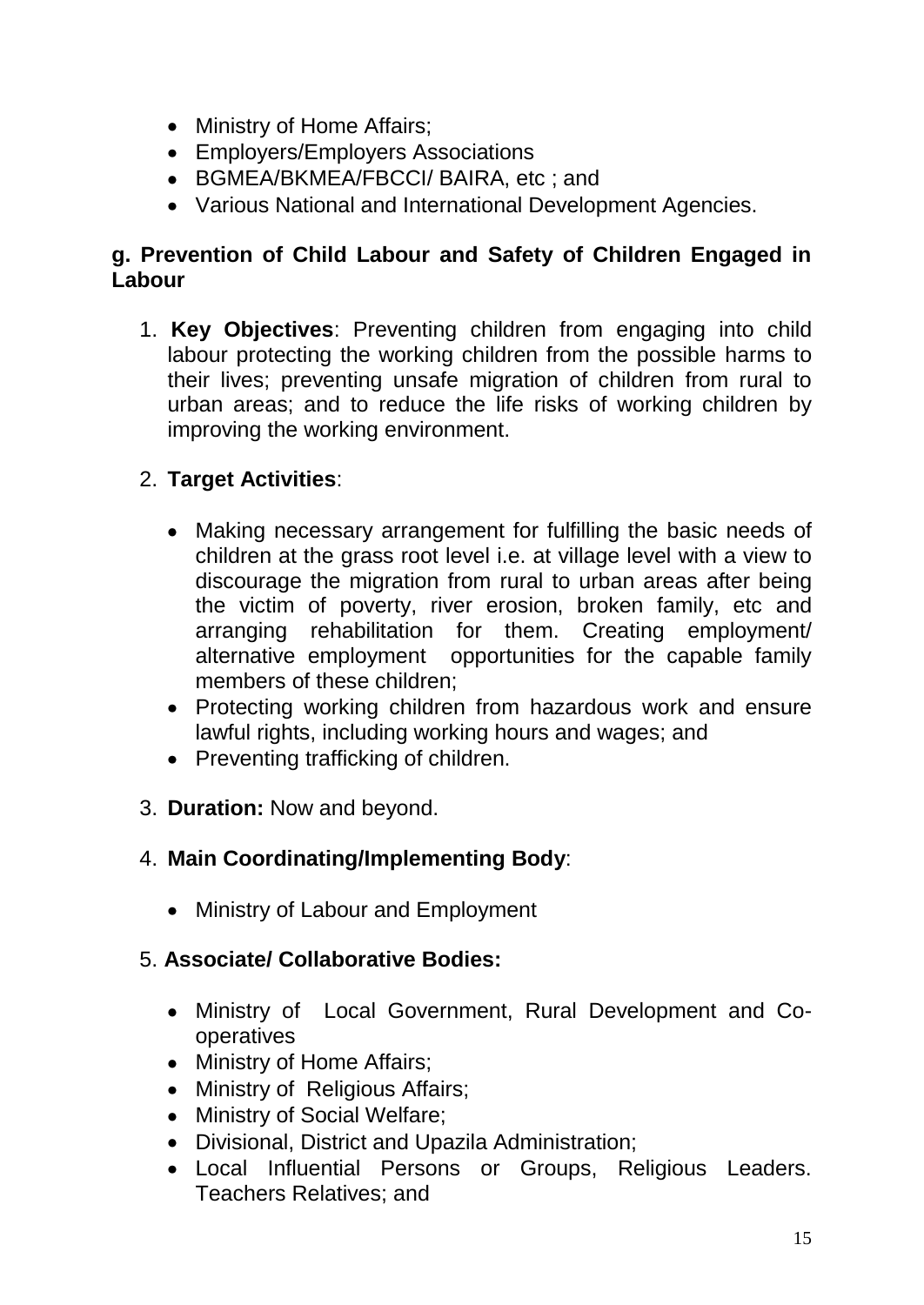• Local Non Government Organizations.

## **h. Social and Family Reintegration**

1. **Key Objectives**: Taking necessary measures for social and family reintegration by withdrawal of working children from hazardous and worst forms of work.

## 2. **Target Activities**:

- Bringing the working children in the mainstream of society through gradual withdrawal from the hazardous occupations both in formal and informal sectors;
- Arranging reintegration with their family, if possible;
- Establishing reformatory, rehabilitation centres, drop-in centres, helpline and arranging psycho-social counseling and providing necessary treatment, food and entertainment at division, district, upazila and even at the union level for the physically and psychologically distorted children.
- 3. **Duration:** 2010-2015 and beyond.

# 4. **Main Coordinating/Implementing Body**:

• Ministry of Labour and Employment

## 5. **Associate/ Collaborative Bodies:**

- Ministry of Social Welfare;
- Ministry of Women and Children Affairs;
- Ministry of Home Affairs;
- Ministry of Local Government, Rural Development and Cooperatives
- Ministry of Health and Family welfare;
- Employers / Employers' Association; and
- Different Non Government and International Organizations.

## **i. Research and Training**

1. **Key Objectives**: Identifying underlying causes of child labour and determining possible measures for elimination of child labour and conduct research and training in this connection.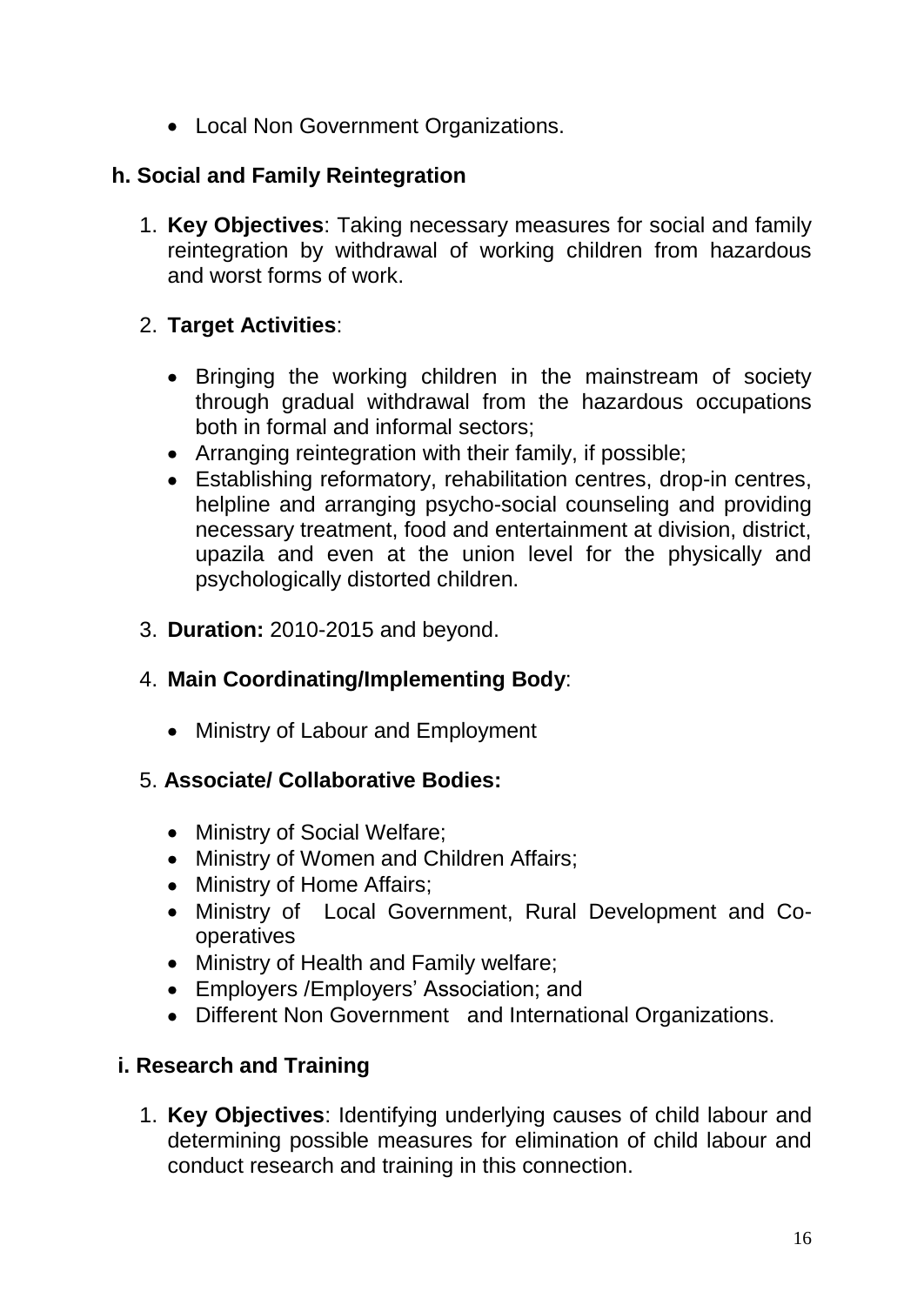## 2. **Target Activities**:

Creating a panel of researchers to identify the child labour situation in national and international levels, identifying causes behind child labour, suggesting measures for rectification and determining appropriate scope for rectification of acts and rules and to arrange training to perform the activities efficiently at field level. Besides, conduct the formal and informal area of child labour scientifically to the extent possible. Moreover, collecting information, preservation, evaluation and establishing a dependable database system through conducting scientifically coordinated survey on child labour both in formal and informal sectors.

#### 3. **Duration:** Now and beyond.

## 4. **Main Coordinating/ Implementing Body**:

• Ministry of Labour and Employment

#### 5. **Associate/ Collaborative Bodies:**

- $\bullet$ Ministry of Women and Children Affairs;
- Different Non-Government Organizations and International Development Agencies;
- Non-Government Organizations
- International Organizations; and
- Regional Associations, such as: SAARC, ASEAN, etc.

## **j. Monitoring and Evaluation**

**1. Key Objectives**: To monitor, evaluate and recommend actions regarding the policy implementation and institutional development, assessing the level of success in achieving objectives related to education, health and nutrition, social awareness, motivation, formulation of legislation and enforcement, creation of employment/labour market, prevention of child labour and to oversee the policy implementation and institutional development related to safety of children engaged in labour and reintegration of children with families. To monitor, evaluate and recommend the progress of research and training programmes and performance of implementing bodies and support organizations in carrying out duties in their respective fields.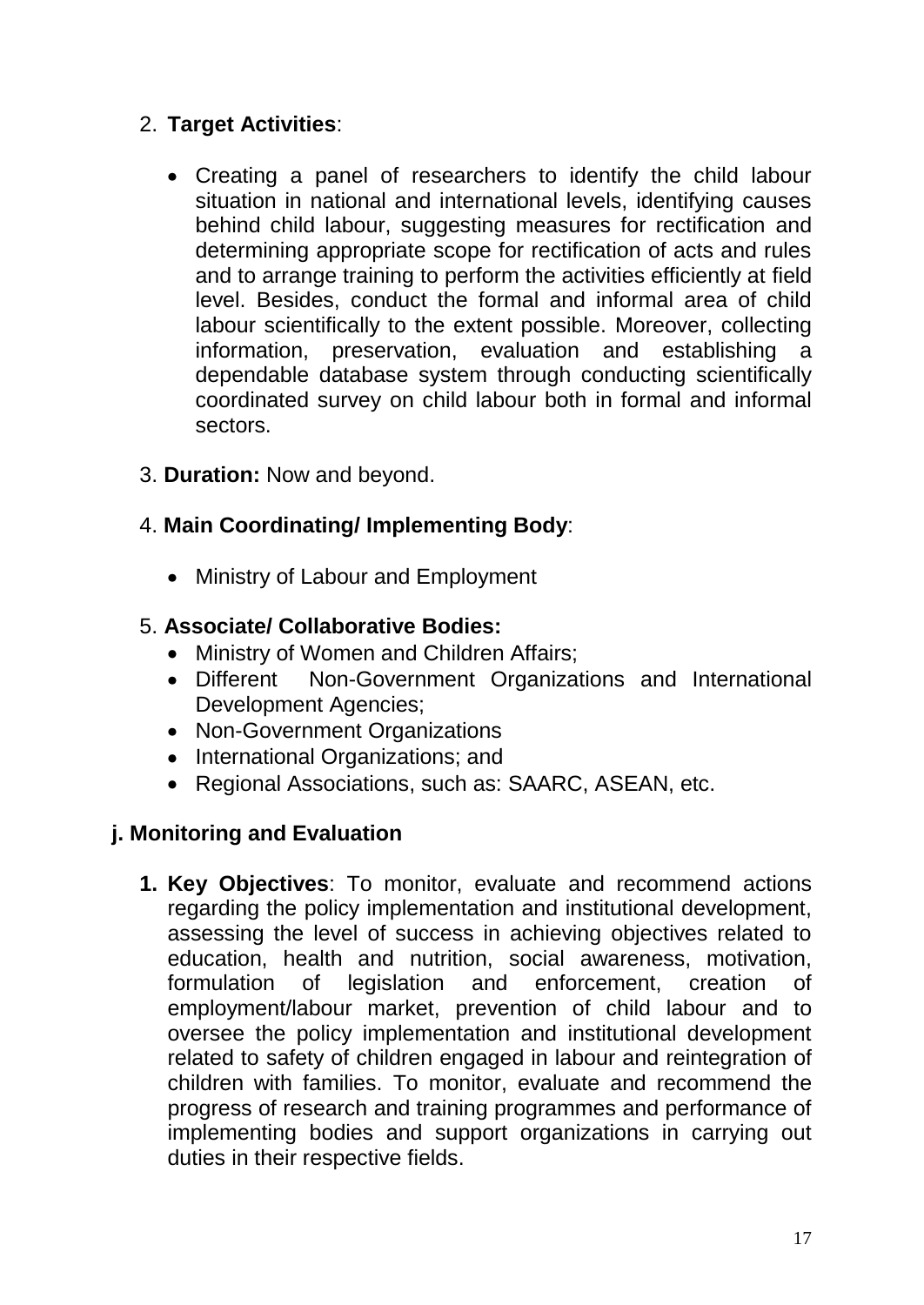## 2. **Target Activities**:

- To monitor and evaluate the timely and effective efforts of the assigned/responsible bodies and support organizations in achieving the core objectives of the specified plan of action under the leadership of coordinating bodies and provide directions to the assigned/responsible bodies and support organizations towards the elimination of child labour.
- 3. **Duration:** Now and beyond.

## 4. **Main Coordinating Body**:

• Ministry of Labour and Employment

## 5. **Associate/ Collaborative Bodies:**

- Ministry of Women and Children Affairs;
- Ministry of Primary and Mass Education;
- Ministry of Education;
- Ministry of Social Welfare;
- Ministry of Health and Family Welfare;
- Ministry of Home Affairs;
- Ministry of Local Government, Rural Development and Cooperatives
- Ministry of Agriculture;
- Ministry of Fisheries and Livestock;
- Implementation Monitoring and Evaluation Division
- Ministry of Law, Justice and Parliamentary Affairs
- The Concerned Others Subordinate Offices at Division, District and Upazila Level
- Employers' Associations and Trade Unions; and
- Different Private and International Development Agencies.

## **13. Focal Ministry/Focal Point**

The responsibility to monitor the child labour related issues should be vested on a specific ministry of the Government. Currently, the Ministry of Women and Children Affairs deals with issues related to children while the Ministry of Labour and Employment deals with the issues related to labour. But the overall responsibility for overseeing child labour related matters has not yet been assigned to any specific ministry. Considering the different aspect of child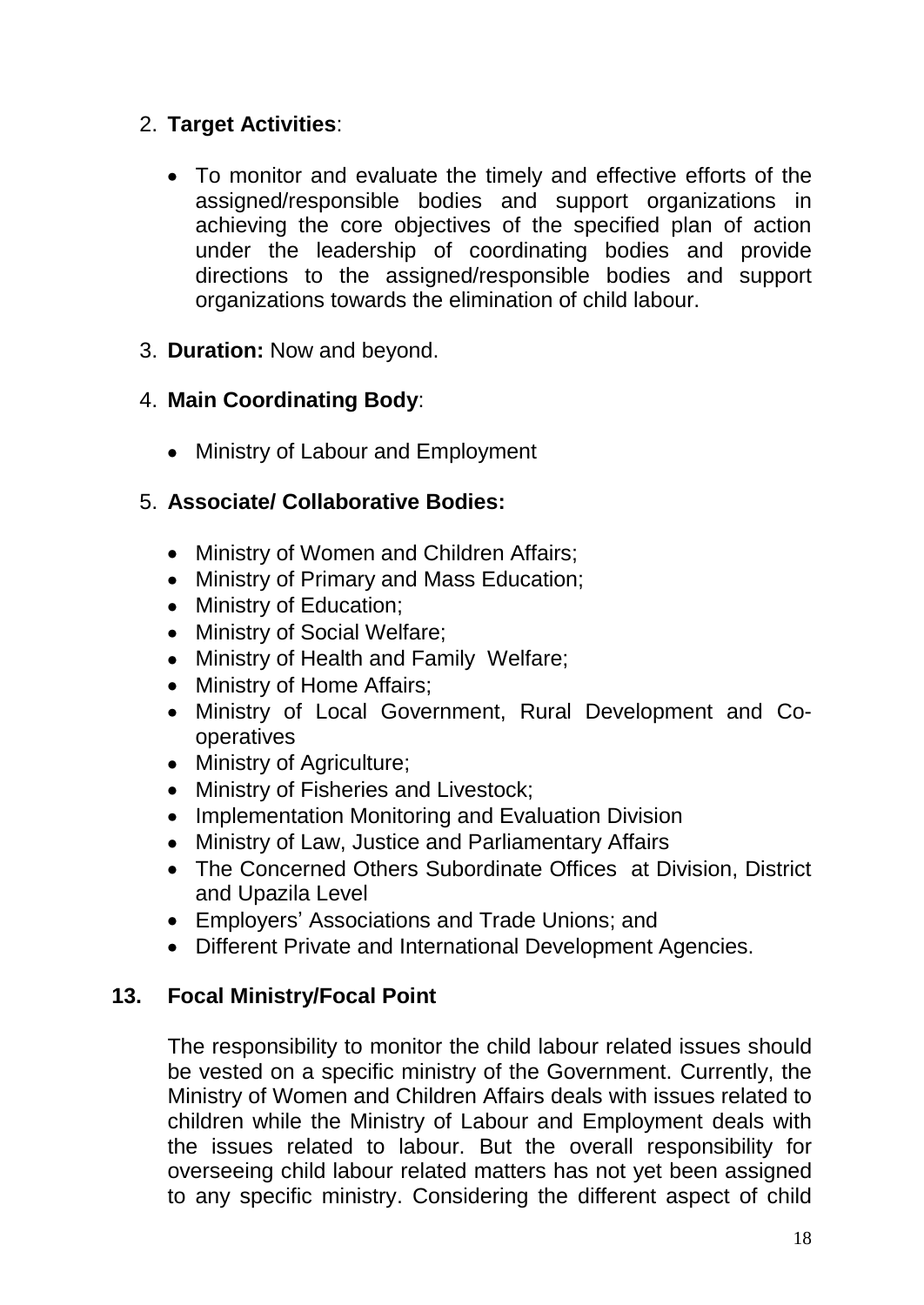labour issue, the Ministry of Labour and Employment can be selected as the focal ministry for dealing with child labour related matters. Likewise, the Labour wing of the Ministry of Labour and Employment should be the focal point to oversee child labour issues.

#### **14. Child Labour Unit**

Due to ever-increasing importance of child labour at national and international level, many programmes and projects are being developed and implemented towards the elimination of child labour in Bangladesh by different ministries, divisions, directorates and departments, international development agencies, NGOs as well as local level institutions. Given that there is substantive number of children engaged in hazardous occupations in Bangladesh and with a view that Bangladesh is working towards the ratification of ILO Convention 138 (minimum age convention), it is hoped that there would be expansion of related activities in bringing positive change in the child labour situation. Moreover, for the sake of effective coordination of the activities mentioned in this **National Child Labour Elimination Policy 2010**, a **Child Labour Unit** can be established under the leadership of Labour Wing of the Ministry of Labour and Employment.

#### **15. National Child Labour Welfare Council**

A National Council may be constituted at the national level to oversee and supervise the child labour situation comprising representatives from government and non-government organizations, employers" and worker"s association and experts on child labour issues. The Council will act as a "Think-Tank", which will observe and analyze the national and international child labour context and situation, and advise the Government accordingly. The functions of the Council would be lobbying at the highest Govt policy level on implementation of the National Child Labour Elimination Policy, 2010 and dealing with other relevant issues like conducting hearing, investigation and suggest remedies on any adverse situations related to child labour.

#### **16. Participation of Non-Government Organizations**

Elimination of child labour is a continuous process which includes different efforts and activities. In parallel with the Government, many national and international organizations are implementing